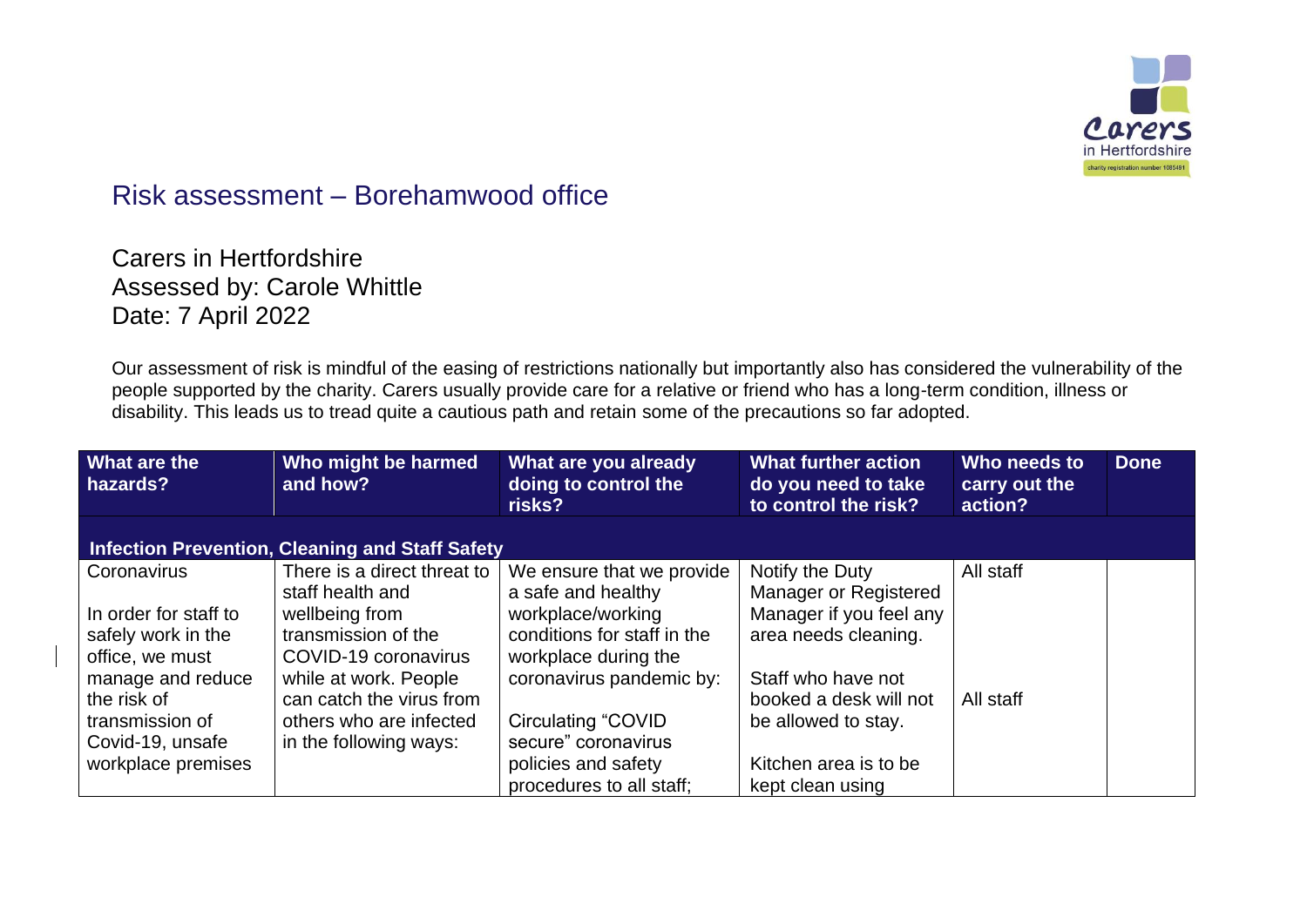| What are the<br>hazards?                  | Who might be harmed<br>and how?                                                                                                                                         | What are you already<br>doing to control the<br>risks?                                                                                                                                   | <b>What further action</b><br>do you need to take<br>to control the risk?                                                                                                                      | Who needs to<br>carry out the<br>action?                  | <b>Done</b> |
|-------------------------------------------|-------------------------------------------------------------------------------------------------------------------------------------------------------------------------|------------------------------------------------------------------------------------------------------------------------------------------------------------------------------------------|------------------------------------------------------------------------------------------------------------------------------------------------------------------------------------------------|-----------------------------------------------------------|-------------|
|                                           |                                                                                                                                                                         |                                                                                                                                                                                          |                                                                                                                                                                                                |                                                           |             |
| raise the risks of<br>virus transmission. | Virus moves from<br>person-to-person in<br>droplets from the nose or<br>mouth spread when a<br>person with the virus<br>coughs or exhales.<br>The virus can survive for | these set out how staff<br>should behave and the<br>precautions we must<br>adopt during the pandemic<br>to keep us safe.<br>Cover the mouth and nose<br>with a tissue or sleeve (not     | supplied materials.<br>Only disposable<br>materials to be used -<br>no tea towels<br>Dishwasher to be used<br>where possible.<br>Photocopier: if the                                           | All staff<br>All Staff                                    |             |
|                                           | up to 72 hours out of the<br>body on surfaces which<br>people have coughed<br>on, etc.                                                                                  | hands) when coughing or<br>sneezing.<br>Put used tissues in the bin                                                                                                                      | copier is in use do not<br>wait by the machine,<br>ensure the previous<br>user is finished before                                                                                              |                                                           |             |
|                                           | People can pick up the<br>virus by breathing in the<br>droplets or by touching<br>contaminated surfaces<br>and then touching their<br>eyes or mouth.                    | straight away.<br>Wash hands regularly with<br>soap and water for at least<br>20 seconds (use hand<br>sanitiser gel if soap and<br>water are not available).<br>Avoid close contact with | approaching the<br>machine to complete<br>your printing.<br>Ensure personal<br>hygiene by following<br>government guidance<br>on hand washing,<br>regularly sanitising<br>hands between shared | All staff                                                 |             |
|                                           |                                                                                                                                                                         | people who are unwell.<br>Clean and disinfect<br>frequently touched objects<br>and surfaces such as<br>handles and light switches                                                        | contact points eg door<br>handles, photocopier,<br>signing in book, using<br>toilets<br>Hand sanitiser is on                                                                                   | Duty manager<br>to ensure daily<br>cleaning.<br>All staff |             |
|                                           |                                                                                                                                                                         | and the intercom.                                                                                                                                                                        | table to the left of the<br>copier.                                                                                                                                                            |                                                           |             |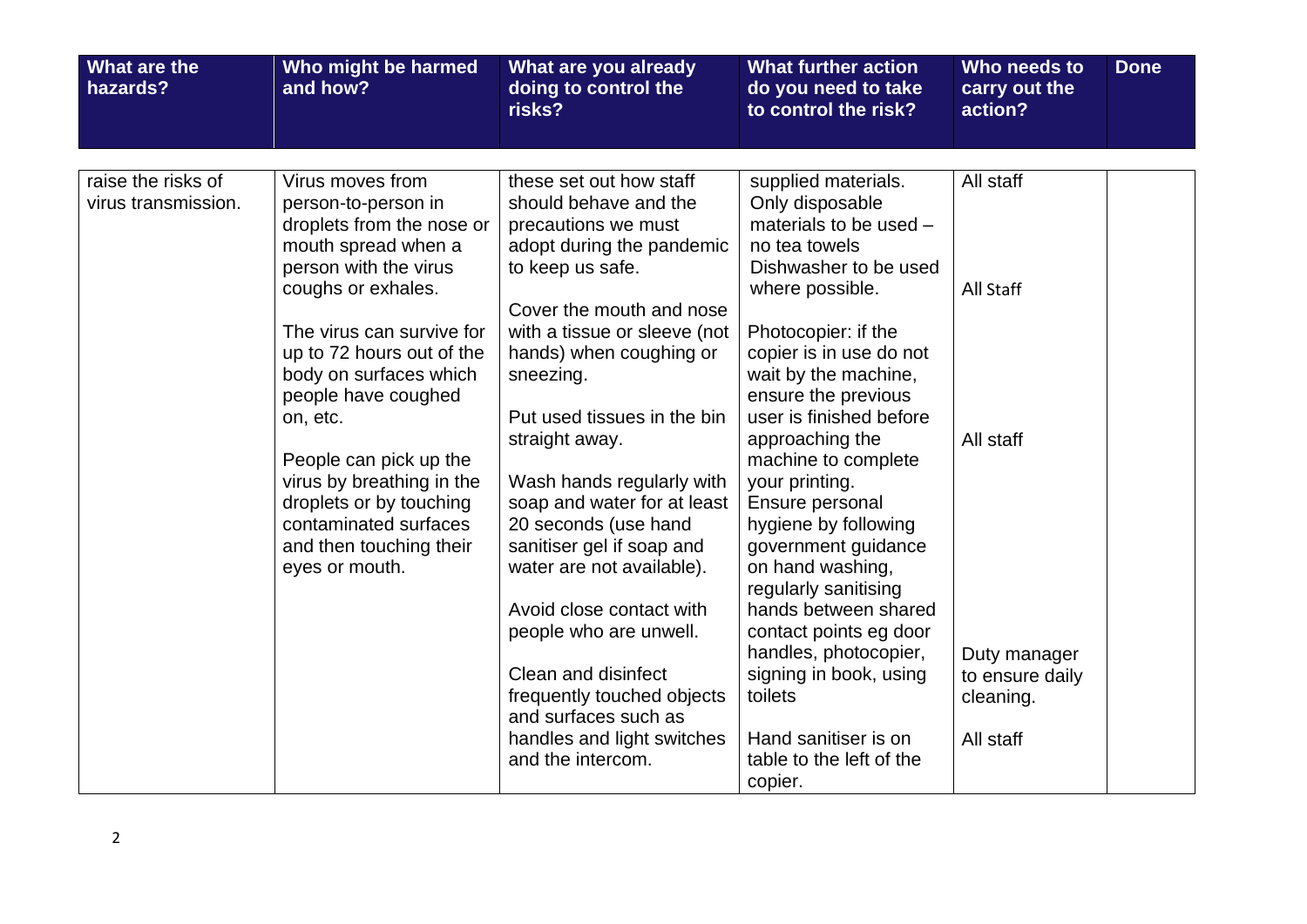| What are the<br>hazards? | Who might be harmed<br>and how? | What are you already<br>doing to control the<br>risks?                                                                                                                                                                                                | <b>What further action</b><br>do you need to take<br>to control the risk?                                                                                                                          | Who needs to<br>carry out the<br>action? | <b>Done</b> |
|--------------------------|---------------------------------|-------------------------------------------------------------------------------------------------------------------------------------------------------------------------------------------------------------------------------------------------------|----------------------------------------------------------------------------------------------------------------------------------------------------------------------------------------------------|------------------------------------------|-------------|
|                          |                                 |                                                                                                                                                                                                                                                       |                                                                                                                                                                                                    |                                          |             |
|                          |                                 | Do not touch face, eyes,<br>nose or mouth if hands are<br>not clean.<br><b>Implemented Public</b><br>Health England (PHE)<br><b>Guidance for Employers</b><br>and Businesses on<br>Coronavirus, including the<br>following key safety<br>precautions: | Ensure your<br>workstation/work area<br>is cleaned prior to<br>commencing work and<br>at the end of every shift<br>using materials<br>supplied.<br>Shared desks should<br>be left empty at the end |                                          |             |
|                          |                                 | Keep risk assessments<br>under review to ensure                                                                                                                                                                                                       | of each day to ease<br>cleaning.                                                                                                                                                                   | All staff                                |             |
|                          |                                 | that a safe place of work is<br>maintained.                                                                                                                                                                                                           | Clean contact points,<br>including power<br>sockets (ensuring they                                                                                                                                 | Admin and all                            |             |
|                          |                                 | Provide hand sanitiser as<br>required.                                                                                                                                                                                                                | are switched off),<br>telephones (handsets<br>and base) and any                                                                                                                                    | staff.                                   |             |
|                          |                                 | Provide infection control<br>personal protective<br>equipment (PPE) such as<br>gloves, masks and eye<br>protection if required.                                                                                                                       | common computer<br>equipment on arrival<br>and before leaving the<br>office if using a shared<br>space.                                                                                            |                                          |             |
|                          |                                 | Increase environmental<br>cleaning in the workplace;<br>ensure staff have access                                                                                                                                                                      | Once daily all shared<br>contact points<br>including, door handles,                                                                                                                                |                                          |             |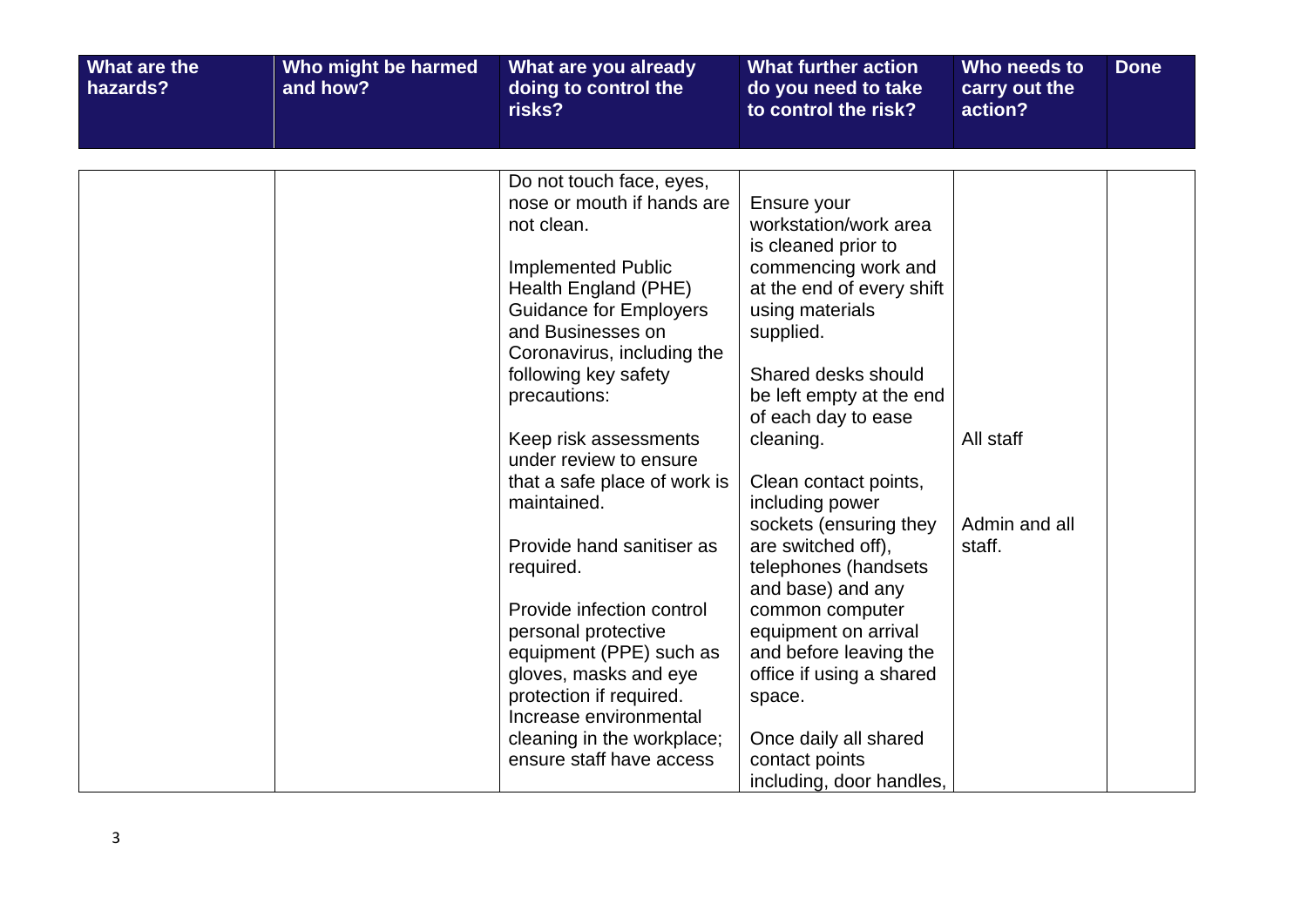| What are the<br>hazards? | Who might be harmed<br>and how? | What are you already<br>doing to control the<br>risks?                                                                                                                                           | <b>What further action</b><br>do you need to take<br>to control the risk?                                                                                                                             | Who needs to<br>carry out the<br>action?                                          | <b>Done</b> |
|--------------------------|---------------------------------|--------------------------------------------------------------------------------------------------------------------------------------------------------------------------------------------------|-------------------------------------------------------------------------------------------------------------------------------------------------------------------------------------------------------|-----------------------------------------------------------------------------------|-------------|
|                          |                                 |                                                                                                                                                                                                  |                                                                                                                                                                                                       |                                                                                   |             |
|                          |                                 | to suitable detergents,<br>disinfectants and PPE.<br>Display appropriate public<br>health posters and notices<br>around the workplace.<br>Staff are not required to<br>wear face coverings while | light switches, kitchen<br>appliances to be<br>cleaned and logged in<br>the cleaning log.<br>Additional cleaning will<br>be done by the cleaner.<br>Cleaning will be carried<br>out once a week to do | All staff<br>All staff to<br>complete,<br>Duty manager/<br>Admin to check<br>log. |             |
|                          |                                 | at work but they are<br>available and staff may do<br>so if they wish.                                                                                                                           | a thorough cleaning.<br>Kitchen should only be<br>occupied by a<br>maximum of 3 people<br>at a time and should be<br>cleaned before and<br>after use.<br>Dishwasher to be                             | Cleaning<br>contractors<br>All staff                                              |             |
|                          |                                 | Maximise available<br>ventilation by opening<br>windows.                                                                                                                                         | loaded and emptied<br>daily.<br>Kitchen window to<br>remain open when<br>office is occupied.<br>Windows in the front to<br>both be opened in the<br>morning and afternoon.                            | All staff to open<br>available<br>windows.                                        |             |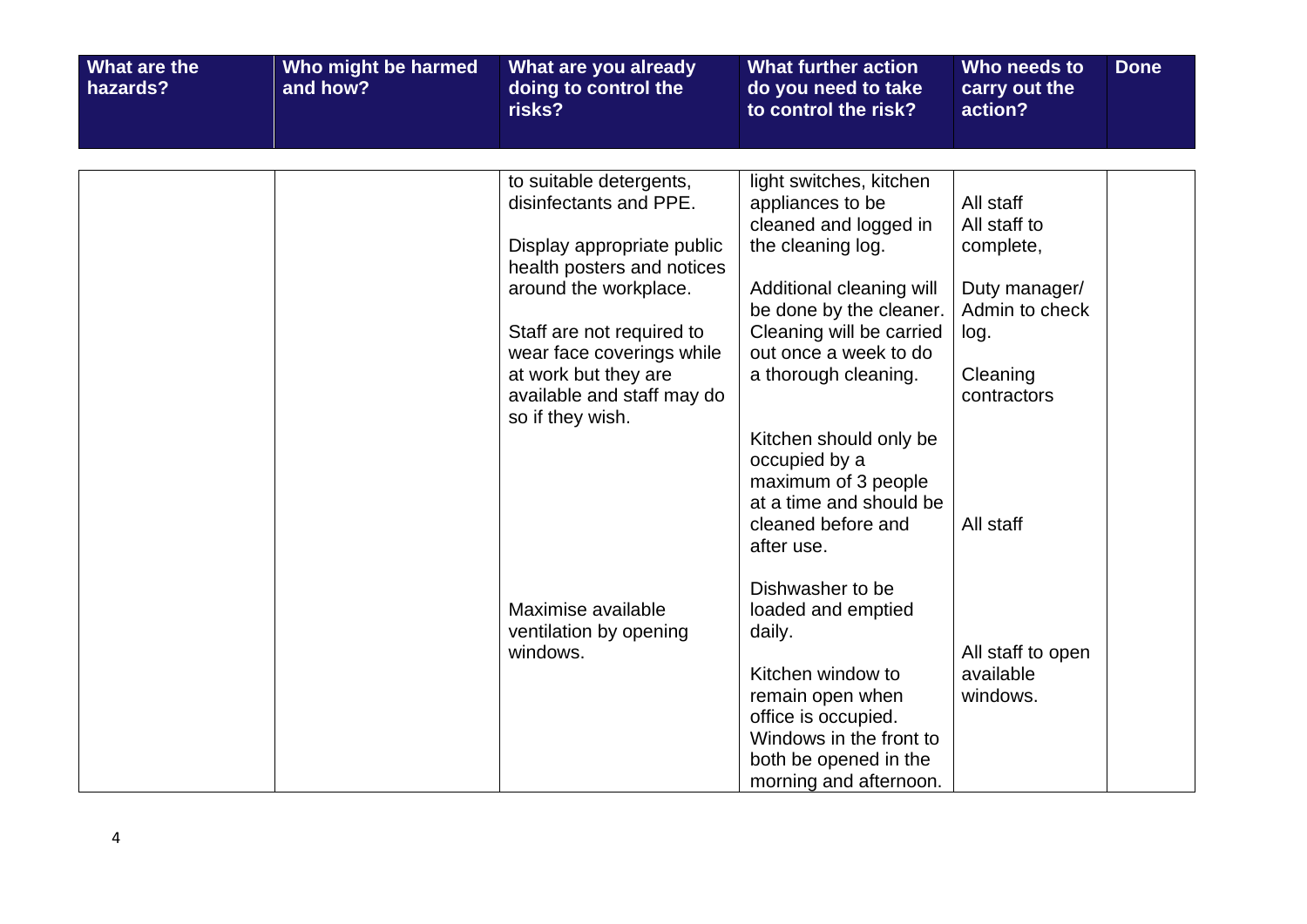| What are the<br>hazards?                                                                                                                                                                                       | Who might be harmed<br>and how?                | What are you already<br>doing to control the<br>risks?                                                                                                                                                                 | <b>What further action</b><br>do you need to take<br>to control the risk?                                                                                                                                   | Who needs to<br>carry out the<br>action? | <b>Done</b> |
|----------------------------------------------------------------------------------------------------------------------------------------------------------------------------------------------------------------|------------------------------------------------|------------------------------------------------------------------------------------------------------------------------------------------------------------------------------------------------------------------------|-------------------------------------------------------------------------------------------------------------------------------------------------------------------------------------------------------------|------------------------------------------|-------------|
|                                                                                                                                                                                                                |                                                | All staff visiting and                                                                                                                                                                                                 | Longer if weather                                                                                                                                                                                           |                                          |             |
|                                                                                                                                                                                                                |                                                | working in the office are<br>encouraged to take<br>regular tests twice a week<br>for regular workers and<br>prior to visiting for those<br>who visit less frequently.<br>These can be PCR or<br>lateral flow.          | permits.<br>Care staff to test twice<br>weekly 3 to 4 days<br>apart.                                                                                                                                        | All staff                                |             |
|                                                                                                                                                                                                                | Homeworking, Hot-desking and Equipment Sharing |                                                                                                                                                                                                                        |                                                                                                                                                                                                             |                                          |             |
| Staff working<br>together in workplace<br>premises inevitably<br>raises the risk of the<br>virus transmission.<br>Hot desking and the<br>sharing of equipment<br>present hazards that<br>raise the risk of the | All members of staff<br>could be affected.     | We recognise that some<br>staff need to be office<br>based whilst for others a<br>blend of home and office<br>is the preferred option. In<br>order to ensure staff can<br>work effectively from home<br>when required: | Line managers to<br>review all staff job roles<br>in order to facilitate and<br>encourage a balance of<br>homeworking and<br>office base as<br>appropriate.                                                 | Line managers<br>Line manager            |             |
| virus transmission<br>further.                                                                                                                                                                                 |                                                | Homeworking policies<br>have been reviewed to<br>ensure enough support is<br>provided to those working<br>from home.<br>IT support is provided to<br>those working from home<br>to ensure the                          | Managers to monitor<br>the wellbeing of people<br>who are working from<br>home and put in place<br>measures to support<br>their mental and<br>physical health and<br>personal security. This<br>may include |                                          |             |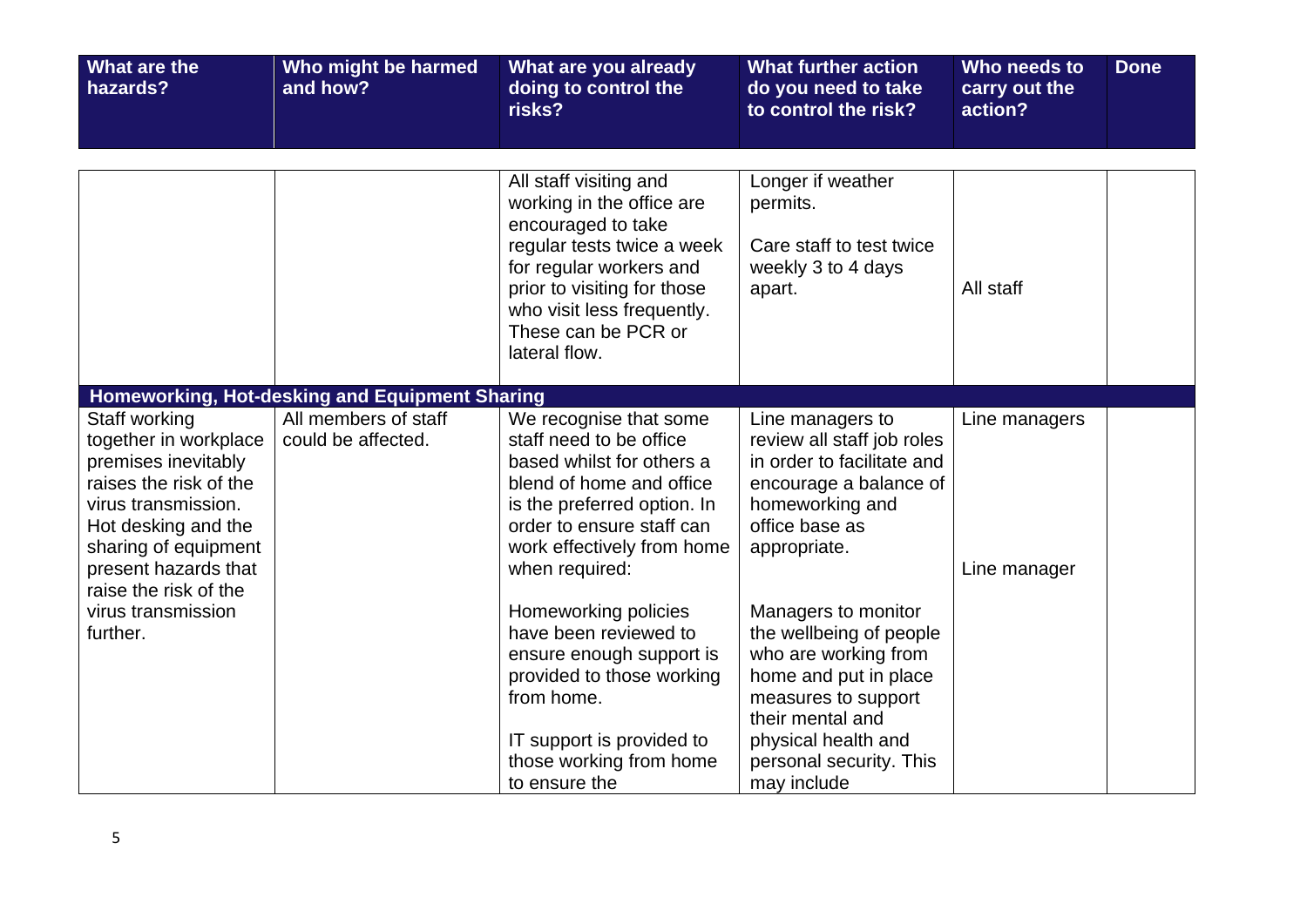| What are the<br>hazards?                                                                                                                                                   | Who might be harmed<br>and how?                                                                                                                                     | What are you already<br>doing to control the<br>risks?                                                                                                                                                                                                                                                                                                                                                                                                                              | <b>What further action</b><br>do you need to take<br>to control the risk? | Who needs to<br>carry out the<br>action? | <b>Done</b> |
|----------------------------------------------------------------------------------------------------------------------------------------------------------------------------|---------------------------------------------------------------------------------------------------------------------------------------------------------------------|-------------------------------------------------------------------------------------------------------------------------------------------------------------------------------------------------------------------------------------------------------------------------------------------------------------------------------------------------------------------------------------------------------------------------------------------------------------------------------------|---------------------------------------------------------------------------|------------------------------------------|-------------|
|                                                                                                                                                                            |                                                                                                                                                                     |                                                                                                                                                                                                                                                                                                                                                                                                                                                                                     |                                                                           |                                          |             |
|                                                                                                                                                                            |                                                                                                                                                                     | effectiveness of working<br>arrangements and the<br>security of information and<br>data, for example, remote<br>access to work systems.                                                                                                                                                                                                                                                                                                                                             | encouraging office-<br>based time.                                        |                                          |             |
| <b>Higher Risk Areas of the Workplace</b>                                                                                                                                  |                                                                                                                                                                     |                                                                                                                                                                                                                                                                                                                                                                                                                                                                                     |                                                                           |                                          |             |
| Some areas of the<br>workplace may<br>present a higher risk<br>than others $-$ this<br>may include areas<br>such as our toilets,<br>kitchen, corridor and<br>meeting room. | Heavily used areas of<br>the workplace are more<br>likely to present an<br>infection transmission<br>risk.<br>It is essential for staff to<br>wash hands regularly. | Ensure higher-risk high<br>traffic areas of the<br>workplace are COVID<br>secure by applying<br>appropriate safety<br>precautions, including:<br>Staff to follow good<br>hygiene practice at all<br>times while at work (i.e.<br>regular handwashing,<br>using tissues and<br>disposing of them<br>appropriately, etc).<br>Adequate hand cleaning<br>resources are provided;<br>toilets to be supplied with<br>adequate supplies of hot<br>water, liquid soap, and<br>paper towels. |                                                                           |                                          |             |
|                                                                                                                                                                            |                                                                                                                                                                     |                                                                                                                                                                                                                                                                                                                                                                                                                                                                                     |                                                                           | Duty Manager                             |             |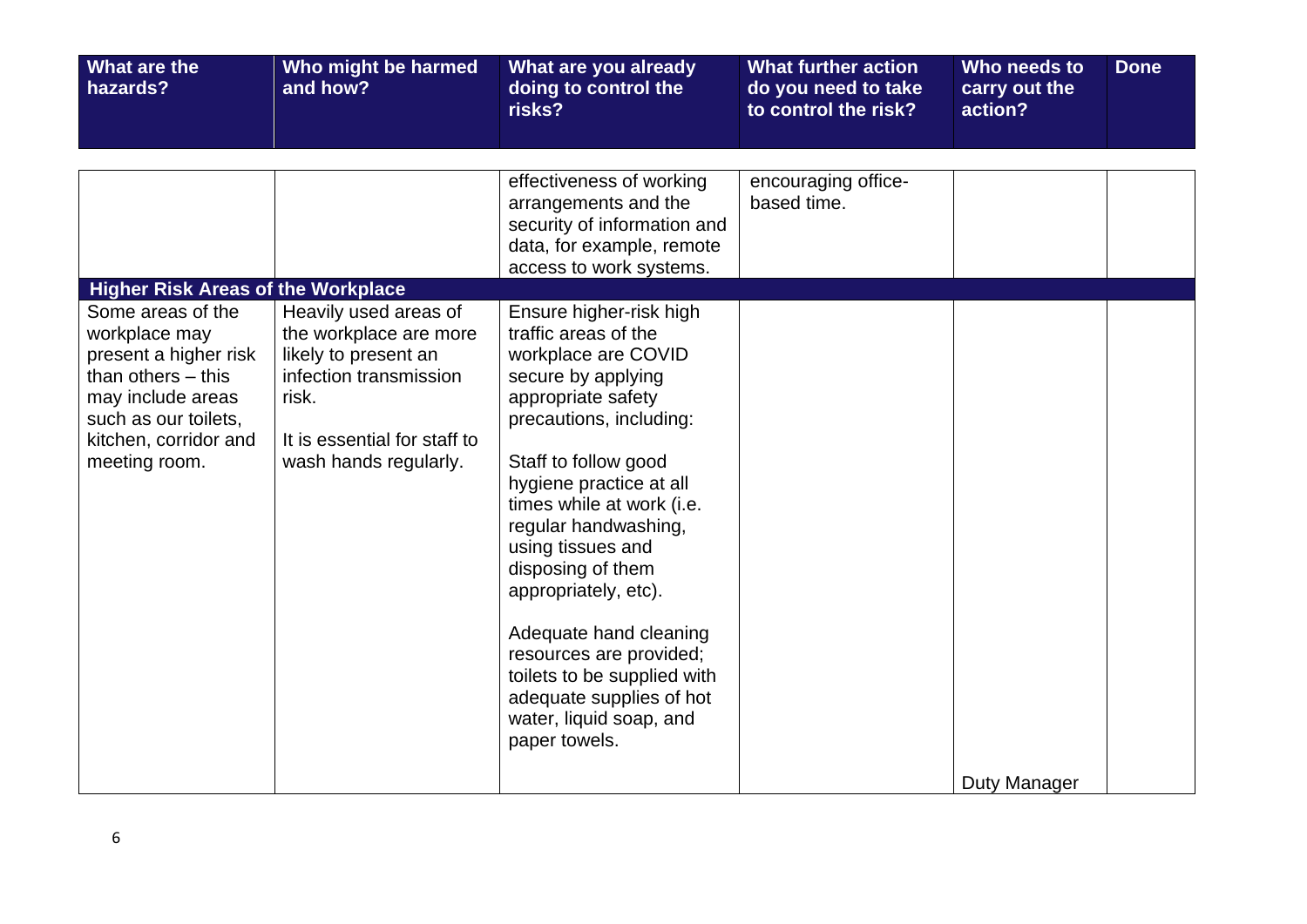| What are the<br>hazards? | Who might be harmed<br>and how? | What are you already<br>doing to control the<br>risks?                                                                                                                                                                                                                                                                                                                                                       | <b>What further action</b><br>do you need to take<br>to control the risk?                                     | Who needs to<br>carry out the<br>action? | <b>Done</b> |
|--------------------------|---------------------------------|--------------------------------------------------------------------------------------------------------------------------------------------------------------------------------------------------------------------------------------------------------------------------------------------------------------------------------------------------------------------------------------------------------------|---------------------------------------------------------------------------------------------------------------|------------------------------------------|-------------|
|                          |                                 | Handwashing<br>instructions/posters have<br>been displayed throughout<br>workplace, especially in<br>toilets.<br>Limiting the number of<br>staff who can use high<br>traffic areas such as<br>toilets, kitchen and<br>meeting room at any one<br>time to ensure social<br>distancing 3 people to use<br>the kitchen at any one<br>time, maximum of 12<br>people to use the meeting<br>room at any one time). | Increasing toilets<br>inspections to check for<br>cleanliness/adequate<br>stock of soap/toilet<br>paper, etc. | All staff                                |             |
|                          |                                 | Staggering breaks to<br>ensure that the kitchen<br>and toilets are used to<br>minimum capacity.<br>Only use the lift where<br>necessary limiting its<br>occupancy to just one<br>person.                                                                                                                                                                                                                     |                                                                                                               | All staff<br>All staff                   |             |
|                          |                                 |                                                                                                                                                                                                                                                                                                                                                                                                              |                                                                                                               |                                          |             |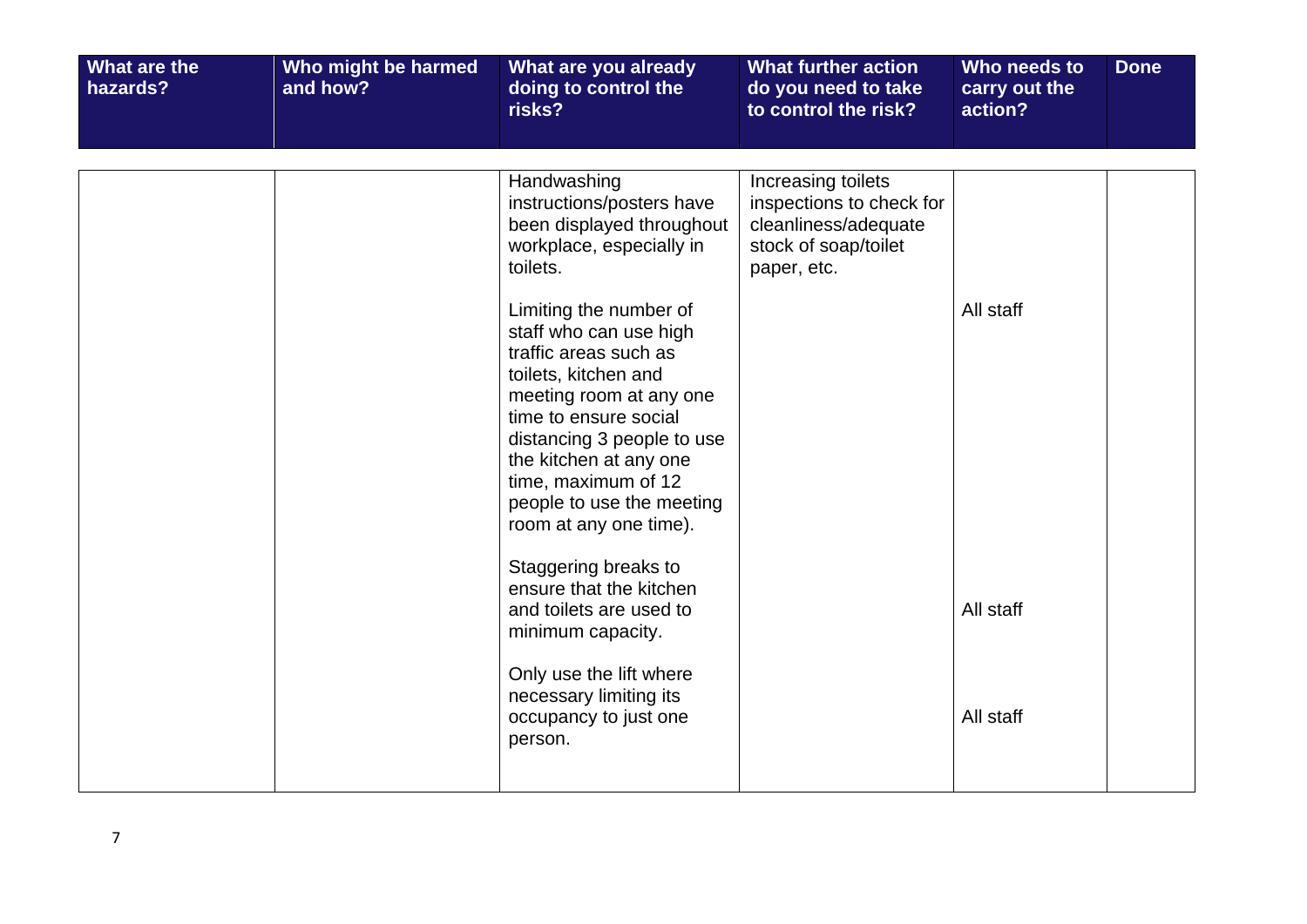| What are the<br>hazards?                                                                                                                         | Who might be harmed<br>and how?                                                                                                                                                                                                                                                                                                                                                              | What are you already<br>doing to control the<br>risks?                                                                                                                                                                                                                                                                                                                                                                                                                                          | <b>What further action</b><br>do you need to take<br>to control the risk?                                                                                                                                                                                   | Who needs to<br>carry out the<br>action? | <b>Done</b> |
|--------------------------------------------------------------------------------------------------------------------------------------------------|----------------------------------------------------------------------------------------------------------------------------------------------------------------------------------------------------------------------------------------------------------------------------------------------------------------------------------------------------------------------------------------------|-------------------------------------------------------------------------------------------------------------------------------------------------------------------------------------------------------------------------------------------------------------------------------------------------------------------------------------------------------------------------------------------------------------------------------------------------------------------------------------------------|-------------------------------------------------------------------------------------------------------------------------------------------------------------------------------------------------------------------------------------------------------------|------------------------------------------|-------------|
|                                                                                                                                                  |                                                                                                                                                                                                                                                                                                                                                                                              | Placing hand gels at<br>convenient places around<br>the workplace with                                                                                                                                                                                                                                                                                                                                                                                                                          |                                                                                                                                                                                                                                                             |                                          |             |
|                                                                                                                                                  |                                                                                                                                                                                                                                                                                                                                                                                              | instructions for use, areas<br>such as the reception<br>desk, toilet, kitchen, on all<br>the desks in the office.                                                                                                                                                                                                                                                                                                                                                                               |                                                                                                                                                                                                                                                             |                                          |             |
|                                                                                                                                                  | <b>Vulnerable and Extremely Vulnerable Staff</b>                                                                                                                                                                                                                                                                                                                                             |                                                                                                                                                                                                                                                                                                                                                                                                                                                                                                 |                                                                                                                                                                                                                                                             |                                          |             |
| Some staff may have<br>pre-existing medical<br>conditions which<br>render them more<br>vulnerable to the<br>dangers of<br>coronavirus infection. | Those who are classified<br>by PHE as being at<br>greater risk from COVID-<br>19 include people in the<br>vulnerable (moderate<br>risk) and extremely<br>vulnerable (high risk)<br>categories Vulnerable<br>(moderate risk) people<br>include those who:<br>Are 70 or older.<br>Are pregnant.<br>Have a lung condition<br>such as asthma, COPD,<br>emphysema, or<br>bronchitis (not severe). | The following safety and<br>staff health arrangements<br>will apply to staff who are<br>classified as vulnerable<br>(moderate risk) or<br>extremely vulnerable<br>(high-risk):<br>Staff in either category are<br>considered on a case by<br>case basis - Line<br>managers should<br>complete individual risk<br>assessments that take into<br>account the individuals<br>working environment and<br>needs.<br>All reviews of staff roles<br>and safety will be non-<br>discriminatory and take | Managers will stay in<br>touch with vulnerable<br>or extremely vulnerable<br>staff.<br>Reasonable<br>adjustments will be<br>made to avoid disabled<br>workers being put at<br>any disadvantage<br>(where applicable) For<br>example, access to the<br>lift. | Line Managers<br>Duty manager            |             |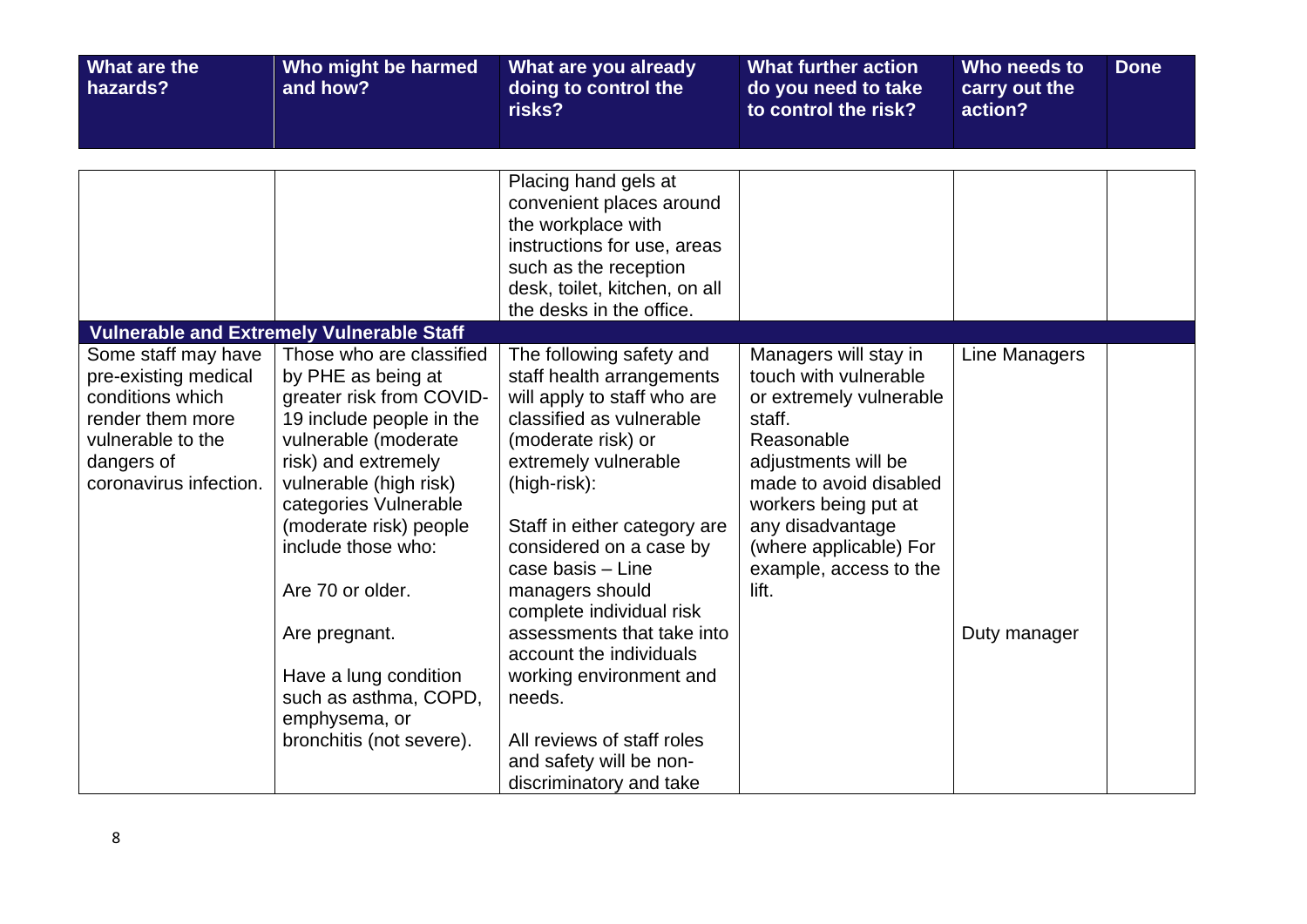| Have heart disease,<br>into consideration equality<br>e.g. disabled staff.<br>diabetes, chronic kidney<br>disease or liver disease<br>(such as hepatitis).<br>Are taking medicine that<br>can affect the immune<br>system (such as low<br>doses of steroids) or<br>are very obese.<br>Extremely vulnerable<br>(high risk) people include<br>those who:<br>Have had an organ<br>transplant.<br>Are having<br>chemotherapy for<br>cancer, including<br>immunotherapy.<br>Are having an intense<br>course of radiotherapy<br>for lung cancer.<br>Have a severe lung | What are the<br>hazards? | Who might be harmed<br>and how? | What are you already<br>doing to control the<br>risks? | <b>What further action</b><br>do you need to take<br>to control the risk? | Who needs to<br>carry out the<br>action? | <b>Done</b> |
|------------------------------------------------------------------------------------------------------------------------------------------------------------------------------------------------------------------------------------------------------------------------------------------------------------------------------------------------------------------------------------------------------------------------------------------------------------------------------------------------------------------------------------------------------------------|--------------------------|---------------------------------|--------------------------------------------------------|---------------------------------------------------------------------------|------------------------------------------|-------------|
|                                                                                                                                                                                                                                                                                                                                                                                                                                                                                                                                                                  |                          |                                 |                                                        |                                                                           |                                          |             |
|                                                                                                                                                                                                                                                                                                                                                                                                                                                                                                                                                                  |                          |                                 |                                                        |                                                                           |                                          |             |
|                                                                                                                                                                                                                                                                                                                                                                                                                                                                                                                                                                  |                          | condition (such as              |                                                        |                                                                           |                                          |             |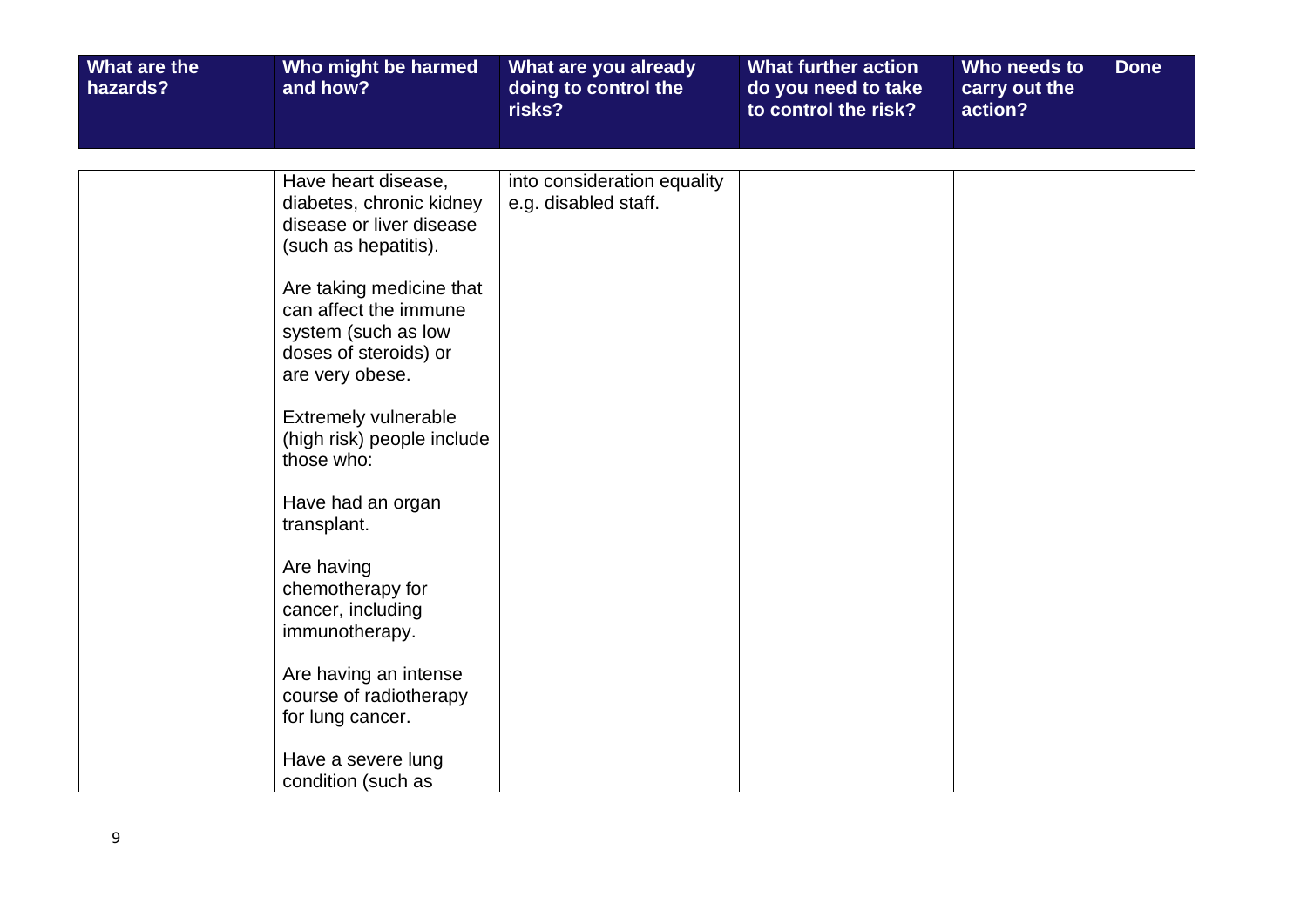| What are the<br>hazards?                                                                          | Who might be harmed<br>and how?                                                                                                                                                                 | What are you already<br>doing to control the<br>risks?                                                                                         | <b>What further action</b><br>do you need to take<br>to control the risk?                                                                                       | Who needs to<br>carry out the<br>action? | <b>Done</b> |
|---------------------------------------------------------------------------------------------------|-------------------------------------------------------------------------------------------------------------------------------------------------------------------------------------------------|------------------------------------------------------------------------------------------------------------------------------------------------|-----------------------------------------------------------------------------------------------------------------------------------------------------------------|------------------------------------------|-------------|
|                                                                                                   |                                                                                                                                                                                                 |                                                                                                                                                |                                                                                                                                                                 |                                          |             |
|                                                                                                   | severe asthma or severe<br>COPD).                                                                                                                                                               |                                                                                                                                                |                                                                                                                                                                 |                                          |             |
|                                                                                                   | Are taking medicine that<br>makes them much more<br>likely to get infections<br>(such as high doses of<br>steroids).                                                                            |                                                                                                                                                |                                                                                                                                                                 |                                          |             |
|                                                                                                   | Have a serious heart<br>condition or are<br>pregnant.                                                                                                                                           |                                                                                                                                                |                                                                                                                                                                 |                                          |             |
|                                                                                                   | There is some evidence<br>that people from ethnic<br>minority backgrounds<br>are hit harder by COVID-<br>19.                                                                                    |                                                                                                                                                |                                                                                                                                                                 |                                          |             |
| <b>Premises Access and Travel</b>                                                                 |                                                                                                                                                                                                 |                                                                                                                                                |                                                                                                                                                                 |                                          |             |
| Staff who are<br>required to attend for<br>work will be given<br>safe access to the<br>workplace. | All members of staff<br>could be<br>harmed/infected if staff<br>do not adhere to<br>protocols when entering<br>the building, on entering<br>the reception area, you<br>will be asked to wash or | These are the following<br>safety arrangements to<br>access the building:<br>Staff are advised not to<br>congregate at entrances<br>and exits. | The lift is still used as<br>entry and exit point for<br>staff and visitors whose<br>mobility requires it.<br>Only one person at a<br>time should use the lift. | Duty manager                             |             |
|                                                                                                   | sanitise your hands.                                                                                                                                                                            |                                                                                                                                                |                                                                                                                                                                 |                                          |             |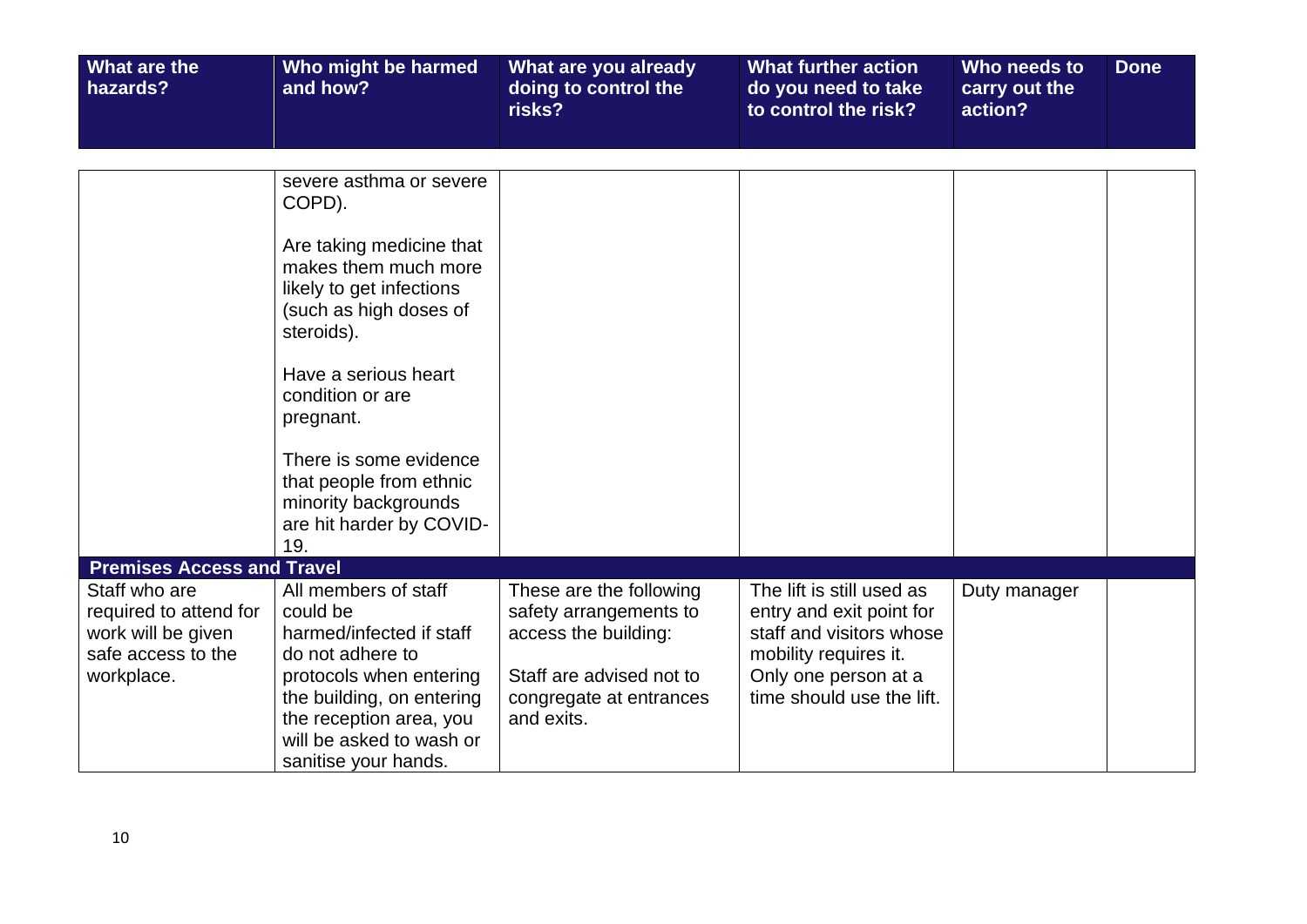| What are the<br>hazards?                                                                                                                     | Who might be harmed<br>and how?                     | What are you already<br>doing to control the<br>risks?                                                                                                                                                                                                                                                        | <b>What further action</b><br>do you need to take<br>to control the risk? | Who needs to<br>carry out the<br>action? | <b>Done</b> |
|----------------------------------------------------------------------------------------------------------------------------------------------|-----------------------------------------------------|---------------------------------------------------------------------------------------------------------------------------------------------------------------------------------------------------------------------------------------------------------------------------------------------------------------|---------------------------------------------------------------------------|------------------------------------------|-------------|
|                                                                                                                                              |                                                     | Hand sanitiser is available<br>upon arrival and departure<br>of the building.                                                                                                                                                                                                                                 |                                                                           |                                          |             |
| <b>Cases of Possible Infection On-site</b><br>Staff/visitors<br>becoming unwell<br>while on-site or a<br>symptomatic person<br>using a site. | All members of staff,<br>high risk of transmission. | If a member of staff<br>becomes unwell in the<br>workplace with respiratory<br>symptoms, see below,<br>they should inform their<br>line manager and the duty<br>manager immediately to<br>determine if they should<br>remain in the office<br>environment.                                                    |                                                                           | Duty manager                             |             |
|                                                                                                                                              |                                                     | Staff who feel unwell with<br>symptoms including:<br>continuous cough; high<br>temperature, fever or<br>chills; loss of, or change<br>in, your normal sense of<br>taste or smell; shortness<br>of breath; unexplained<br>tiredness, lack of energy;<br>muscle aches or pains that<br>are not due to exercise; |                                                                           |                                          |             |